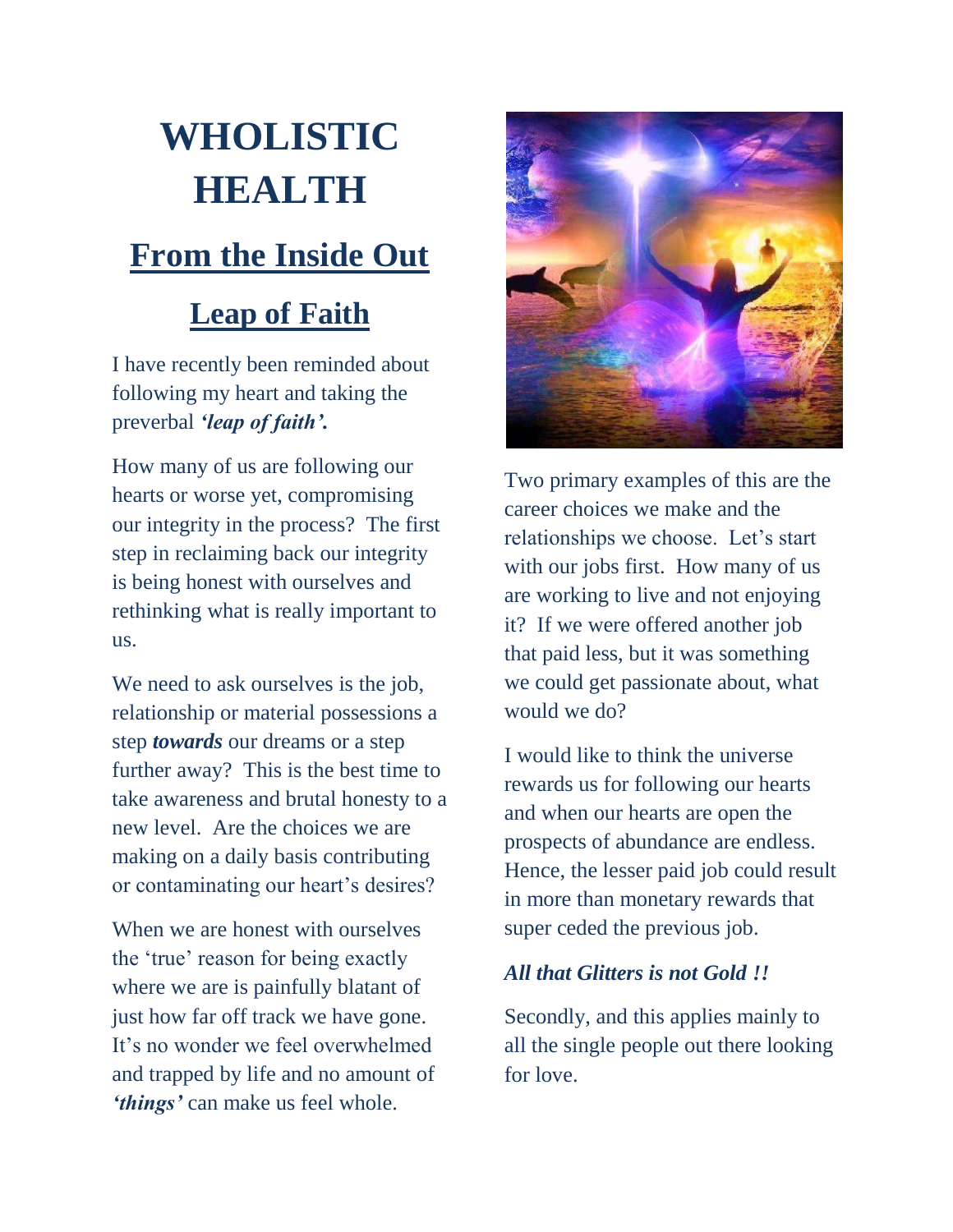We all have lists, goals, expectations, standards, wants and wishes for a relationship, but these are often so inflexible and rigid there is no room either side of them for any compromise.

I am not suggesting anyone compromise their integrity. I am talking about getting out of our heads of the societal standards that have been put in place, that are restricting us from having the real things we want. Surprisingly, it may not be what we first thought we wanted.

Most times we will not follow our hearts because we rationalize all the reasons not to, hence begins the battle of heart versus head.

When we follow our hearts instead of our heads we won"t have the 10 point checklist and only "interview" the people with the best resume. People aren"t the sum of a checklist. A relationship is a culmination of both people"s experiences and what they can bring to the table for each persons learning experience. Again, this has been pointed out to me recently by a dear friend who I am very grateful for their wisdom. For those movie buffs there was also a message in the movie "The Ugly Truth" where this was depicted beautifully.

It has recently occurred to me that when we come from a place of decision only using our head as the source, why it is so confusing.

The brain is like a 'google' search engine. Every piece of information we have ever encountered, through books, television, friends or strangers and of course our own life experiences (that comes with our own set of "*rules',)* has been downloaded there. With so much information and different perspectives, no wonder we struggle to make a decision.

I would suggest that all this information can be weighed up, but the ultimate decision of what is *right* for our life is our own private exclusive google search engine, that being our heart.

If we are not getting clear messages from our heart, then it would suggest to me that there are limiting beliefs that need to be addressed.

By that I mean there have been events in our life that we have put labels on that may now be outdated and not serving us well.

Our heart was never meant to be caged. It was always meant to be free. The voice of the heart is pure, uncensored and above all, the truth.